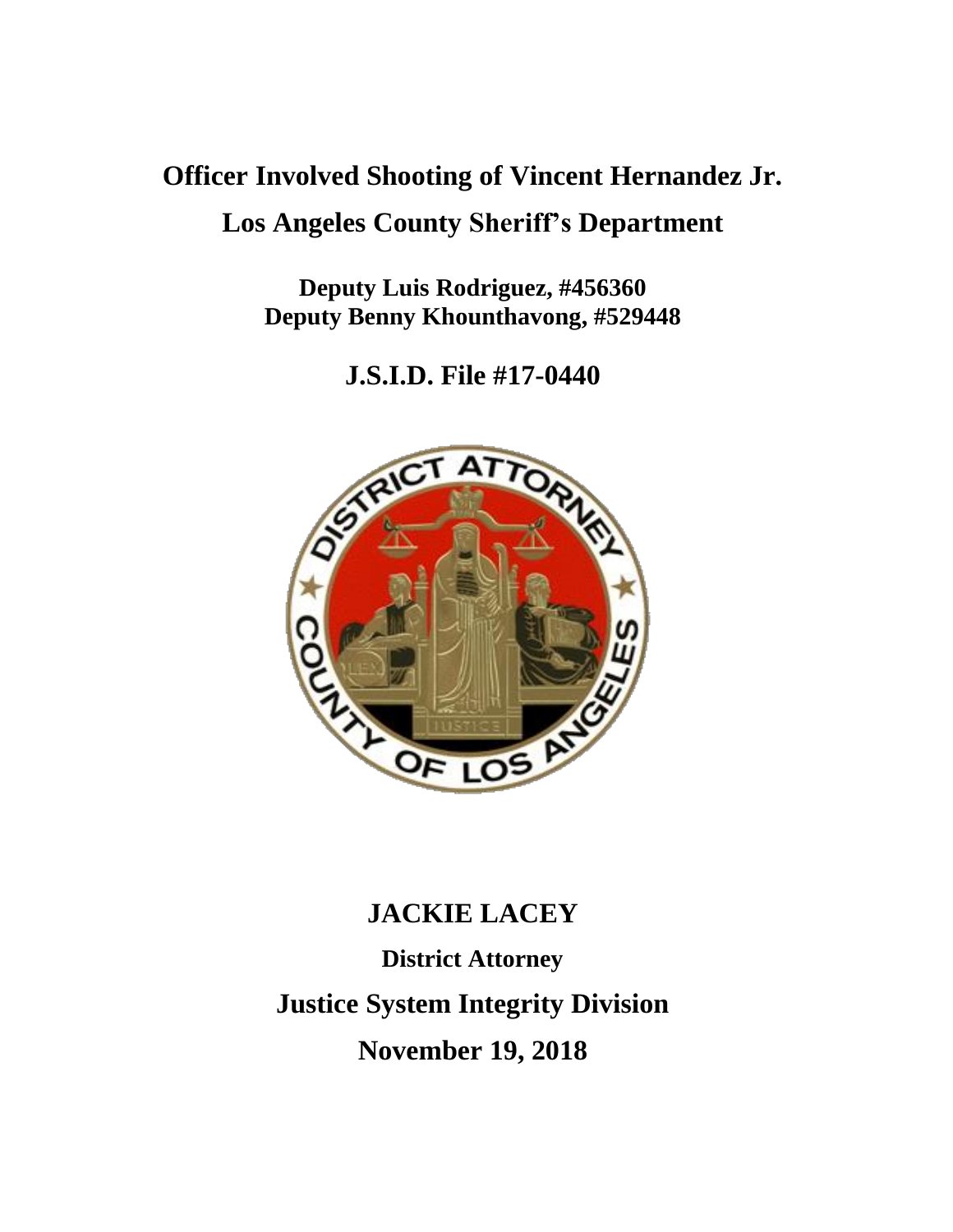#### **MEMORANDUM**

| TO:             | <b>CAPTAIN CHRISTOPHER BERGNER</b><br>Los Angeles County Sheriff's Department<br>Homicide Bureau<br>1 Cupania Circle<br>Monterey Park, California 91755 |
|-----------------|---------------------------------------------------------------------------------------------------------------------------------------------------------|
| FROM:           | <b>JUSTICE SYSTEM INTEGRITY DIVISION</b><br>Los Angeles County District Attorney's Office                                                               |
| <b>SUBJECT:</b> | Officer Involved Shooting of Vincent Hernandez Jr.<br>J.S.I.D. File #17-0440<br>L.A.S.D. File #017-11266-1420-013                                       |
| DATE:           | November 19, 2018                                                                                                                                       |

The Justice System Integrity Division of the Los Angeles County District Attorney's Office has completed its review of the September 11, 2017, fatal shooting of Vincent Hernandez Jr. by Los Angeles County Sheriff's Department (LASD) Deputies Luis Rodriguez and Benny Khounthavong. We have concluded that Deputies Rodriguez and Khounthavong acted lawfully in self-defense and in defense of others.

The District Attorney's Command Center was notified of the shooting at approximately 6:20 p.m., on September 11, 2017. The District Attorney Response Team responded to the location. They were given a briefing regarding the circumstances surrounding the shooting and a walk-through of the scene.

The following analysis is based on investigative reports, audio recordings of interviews, firearm analysis reports, the autopsy report, crime scene diagrams and sketches, photographic and video evidence, and witness statements submitted to this office by LASD Detective Kevin Acebedo. The voluntary statements of all involved deputies were considered as part of this analysis.

### **FACTUAL ANALYSIS**

On Monday, September 11, 2017, at approximately 4:33 p.m., Gabriella H. called the LASD Industry Station to report that her nephew, Vincent Hernandez Jr., was causing a family disturbance at in the City of West Valinda. The call was assigned to Deputies Rodriguez and Khounthavong, who were working in full LASD uniform and driving a marked LASD vehicle. $<sup>1</sup>$ </sup>

<sup>&</sup>lt;sup>1</sup> The call was not recorded due to an equipment malfunction. Both Robert L., the employee who took the call, and Gabriella H. told investigators that Gabriela had indicated Hernandez Jr. was possibly under the influence and refusing to leave. Gabriella told investigators she had indicated he had an air gun. Robert recalled asking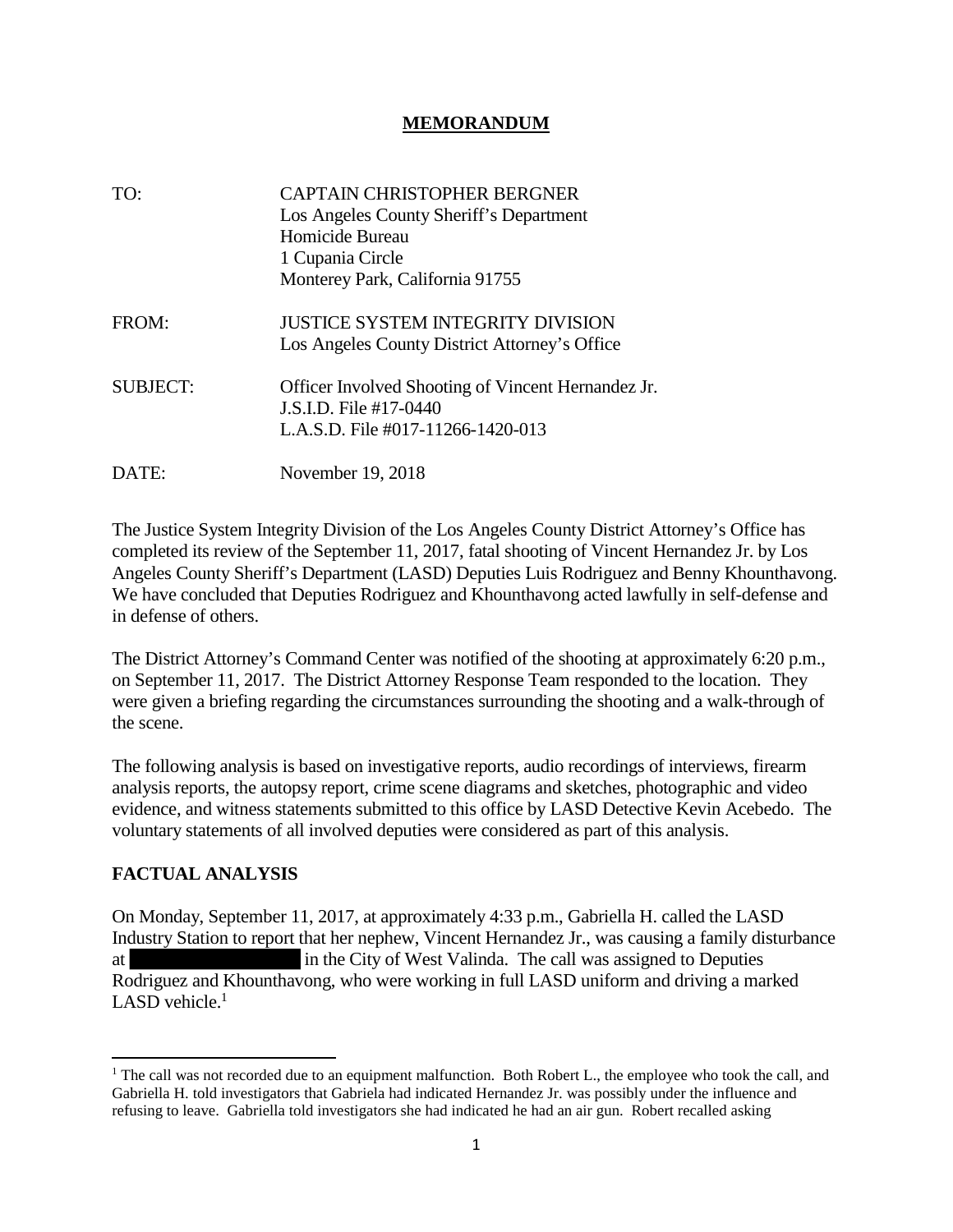Rodriguez and Khounthavong responded to the location and made contact with Gabriella H., Vincent H. and Berta H., who were all family members of Hernandez Jr. The deputies learned that Berta was the owner of the property and Hernandez Jr. had been occupying a bedroom on the north side of the location. Although Berta had voluntarily allowed Hernandez Jr. to live there, she no longer wanted him at the residence. Gabriella had discovered that Hernandez Jr. was using methamphetamine, and had given him a notice of eviction 21 days earlier.<sup>2</sup> Prior to the deputies' arrival, Vincent had attempted to speak to Hernandez Jr., who was barricaded in his room, to get him to leave the location. Hernandez Jr. had refused. Vincent advised the deputies that Hernandez Jr. had been seen with a "BB gun" the day before, which he described as an "air rifle or possibly a shotgun."<sup>3</sup> Vincent also indicated Hernandez Jr. possibly had warrants out for his arrest. Rodriguez used his vehicle's mobile digital computer to confirm that Hernandez Jr. did, in fact, have two warrants out for his arrest.<sup>4</sup> Each warrant allowed deputies to arrest and book Hernandez Jr.

Rodriguez and Khounthavong explained to the family members that they could not evict Hernandez Jr., but could attempt to speak to him. They were directed to Hernandez Jr.'s room, where they identified themselves as police officers and attempted to persuade him to exit the room and speak to them. Hernandez Jr. refused, and advised the deputies that he was a "Sovereign Citizen."<sup>5</sup> The deputies attempted to get Hernandez Jr. to come out by using a ruse; they told Hernandez Jr. they were deploying gas into the room, then made hissing noises outside the door to simulate the sound a gas canister would make. The ruse was unsuccessful.

After the deputies had been speaking to Hernandez Jr. for several minutes, they heard movement in the room.

Vincent informed Rodriguez there was a window from the bedroom to the backyard, however, there was a pit bull loose in the yard. Rodriguez asked Vincent to secure the dog, and Vincent entered the yard to do so.

 $6\,$  Khounthavong was still inside the residence, but joined Rodriguez in the sliding glass doorway when he heard Rodriguez yell to Hernandez Jr. to "drop the guns" twice. Initially, Hernandez Jr. had both weapons pointing upward into the air. Both deputies repeatedly ordered Hernandez Jr. to put down the weapons, but Hernandez Jr. ignored their commands.

specifically whether or not there were any weapons and receiving a negative response. No information regarding possible weapons was provided to Rodriguez and Khounthavong in the dispatch information.

 $2^2$  The notice was a document she printed from the internet. No eviction case had been filed with any court.  $3 A$  "BB gun" is an air gun that fires plastic or metal pellets.

<sup>4</sup> The warrants were each for \$30,000.00. One was for vandalism, and the other for resisting arrest.

<sup>&</sup>lt;sup>5</sup> "Sovereign Citizen" is a term used to refer to someone who does not acknowledge local, state or federal laws and believes they do not apply to them.

<sup>&</sup>lt;sup>6</sup> Although the weapons appeared to be real firearms (several deputies indicated they were a "rifle" and "handgun" in their reports documenting their observations of the crime scene after the officer-involved shooting), further examination revealed that both weapons were realistic-looking air guns. Each weapon fired .177 caliber steel projectiles. Both were tested and found to be fully functional.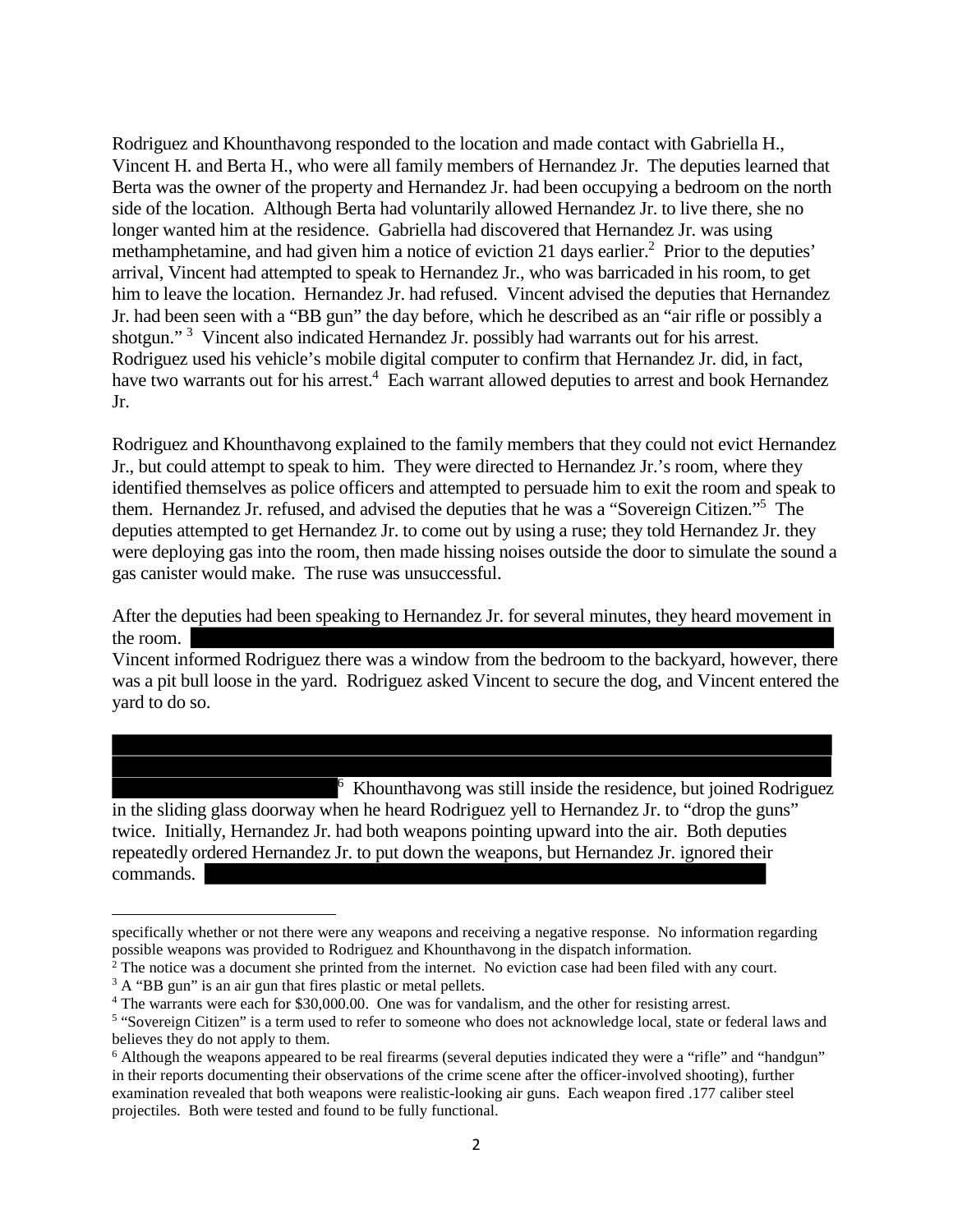<sup>7</sup> Hernandez Jr. did not acknowledge or comply with repeated orders to put down the guns.



left hand and pulled him into the residence through the sliding glass doorway.<sup>8</sup>

As Khounthavong was making his broadcast, while standing in the sliding glass doorway, he heard the sound of a shot coming from Hernandez Jr.'s handgun, which was now pointed at him and Rodriguez. Khounthavong then felt something hit his face, which he believed was a bullet or piece of shrapnel.<sup>9</sup> Khounthavong fired his service weapon immediately before or during the time he felt the impact on his face. Feeling exposed and without cover in the doorway, Khounthavong moved to the patio area and took cover behind a post. He continued to fire additional rounds from his service weapon until he observed that Hernandez Jr. was down.<sup>10</sup>

Rodriguez fired one more round from his service weapon at Hernandez Jr., after which Hernandez Jr. fell backward to the ground in the grass. Hernandez Jr. still held the handgun in his right hand, and was moving on the ground.

<sup>&</sup>lt;sup>7</sup> Investigators discovered that Hernandez Jr. had a "You Tube" channel where he posted videos pertaining to being a Sovereign Citizen. Among the videos posted were recordings of Hernandez Jr. raising his middle finger to a CHP officer in a marked black and white patrol vehicle, entering a Los Angeles Police Department station and verbally confronting two uniformed officers in an angry and incoherent manner, driving a vehicle while fleeing from a marked black and white patrol car, refusing to show his hands when stopped by police officers, and several monologues and conversations with police officers (in person and on the telephone) wherein he espoused Sovereign Citizen ideology. Hernandez Jr., in more than one video, calls or approaches police officers to tell them he will be driving his van without license plates and they do not have the authority to stop him. Hernandez Jr. also "liked" many videos posted by other individuals pertaining to anti-government conspiracy theories, confrontations with police and instructional videos on how to express Sovereign Citizen ideology to police officers. Also "liked" were videos regarding solar eclipses (which Hernandez Jr. had posted a video about, claiming the 2017 solar eclipse was somehow related to Sovereign Citizens), and drinking one's own urine to obtain clarity.

<sup>8</sup> Vincent H. advised investigators he observed Hernandez Jr. in the back yard "posturing" in a manner consistent with planning to shoot someone. Hernandez Jr. had said on numerous occasions that he would "defend himself" against LASD deputies were they to come to the house, and "protect himself" against officers were they called to evict him. Vincent H. observed that Hernandez Jr. was holding a pellet rifle (which he knew Hernandez Jr. had recently acquired) in his left hand and what he described as a "Glock 9mm handgun" in his right. Vincent H. had experience with firearms and believed Hernandez Jr. was armed with a firearm. Vincent H. observed Hernandez Jr. aiming the gun at deputies as they repeatedly asked him not to raise the weapon and to put down the weapon. Vincent H. heard what he believed was a gunshot fired by Hernandez Jr., aimed at both himself and the deputies. Fearing for his life, Vincent H. went down to the ground before hearing the deputies return fire.

<sup>9</sup> After the shooting, both Khounthavong and Rodriguez determined they had not been injured, but were likely struck by pellets fired by Hernandez Jr.'s air gun.

<sup>&</sup>lt;sup>10</sup> Khounthavong was unsure how many rounds he fired. In total, based upon the number of casings recovered, it appears he fired nine to ten rounds, none of which struck Hernandez Jr.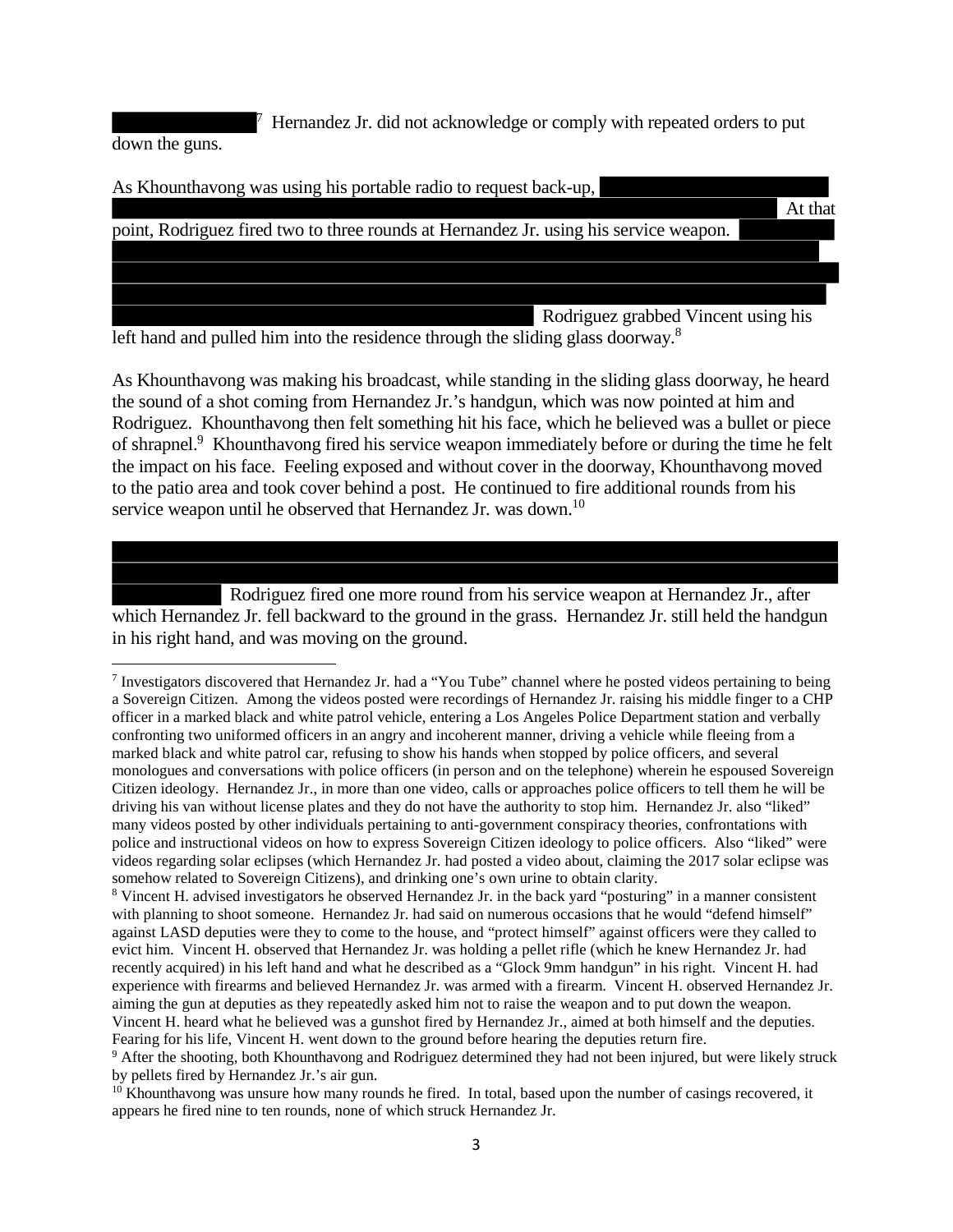Rodriguez and Khounthavong radioed for paramedics, then held Hernandez Jr. at gunpoint until additional units arrived to remove the handgun from his hand. Hernandez Jr.'s finger was still on the trigger when an arrest team approached and recovered the weapon. The rifle was recovered from the ground two to three feet from Hernandez Jr.'s body. Hernandez Jr. was pronounced dead at the scene.



Air-gun recovered from Hernandez Jr.'s right hand after the officer-involved shooting.



Air-gun Hernandez Jr. was holding in his left hand at the time of the officer-involved shooting.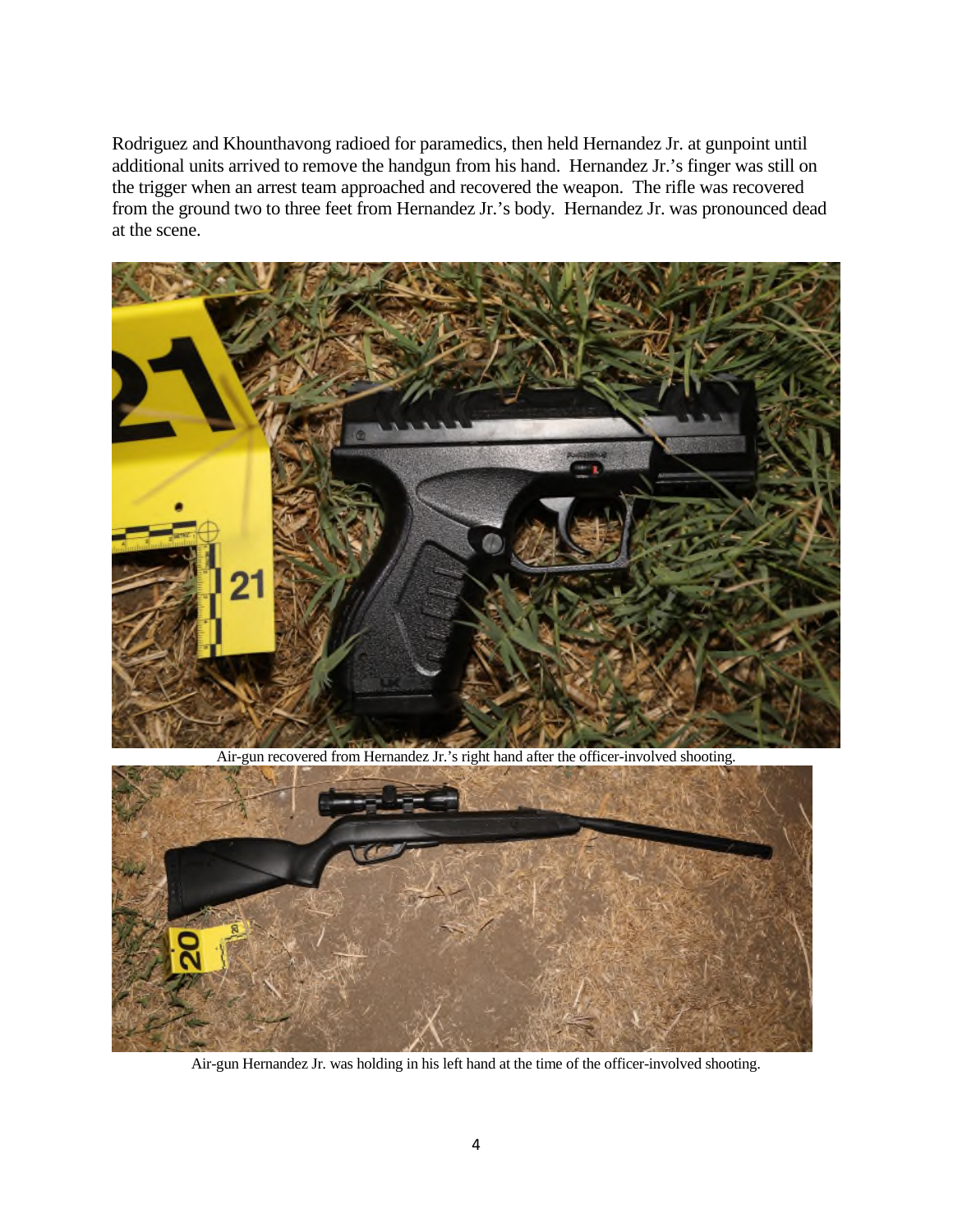Expended casings were recovered from inside the living room and in the rear patio area, consistent with the approximate number of shots each deputy reported firing from the locations. Several pellet holes were located in the interior and exterior of the northwest bedroom. Four pellets were recovered from the patio area as well. Additional pellets were recovered from the backyard, the hallway near the kitchen and inside the kitchen. Trajectory analysis determined that the shots were consistent with Hernandez Jr. firing upon the two deputies from his position in the back yard. Additionally, the pellets were determined to be .177 steel metal projectiles, compatible with Hernandez Jr.'s weapons.

An autopsy was conducted on September 17, 2017, by Los Angeles County Department of Medical Examiner-Coroner Doctors Joseph Vallone and Lawrence Nguyen. Only one gunshot wound was observed during the examination. The wound was to the mid-chest area, and was determined to be the cause of death. The bullet was recovered from soft tissue in Hernandez Jr.'s back during the autopsy.<sup>11</sup> Toxicology testing revealed that Hernandez Jr. had marijuana and methamphetamine in his system at the time of his death.

## **LEGAL ANALYSIS**

California law permits the use of deadly force in self-defense or in the defense of others if the person claiming the right of self-defense or the defense of others actually and reasonably believed that he or others were in imminent danger of great bodily injury or death. Penal Code § 197; *People v. Randle* (2005) 35 Cal.4th 987, 994 (overruled on another ground in *People v. Chun* (2009) 45 Cal.4th 1172, 1201); *People v. Humphrey* (1996) 13 Cal.4th 1073, 1082; *see also,* CALCRIM No. 505.

In protecting himself or another, a person may use all the force which he believes reasonably necessary and which would appear to a reasonable person, in the same or similar circumstances, to be necessary to prevent the injury which appears to be imminent. CALCRIM No. 3470. If the person's beliefs were reasonable, the danger does not need to have actually existed. *Id.*

A police officer may use reasonable force to effect an arrest, prevent escape, or overcome resistance of a person the officer believes has committed a crime. Penal Code section 835a. An officer "may use all the force that appears to him to be necessary to overcome all resistance, even to the taking of life; [an officer is justified in taking a life if] the resistance [is] such as appears to the officer likely to inflict great bodily injury upon himself or those acting with him." *People v. Mehserle* (2012) 206 Cal.App.4th 1125, 1146. A killing of a suspect by a law enforcement officer is lawful if it was: (1) committed while performing a legal duty; (2) the killing was necessary to accomplish that duty; and (3) the officer had probable cause to believe that (a) the decedent posed a threat of serious physical harm to the officer or others, or (b) that the decedent had committed a forcible and atrocious crime. CALCRIM No. 507, Penal Code section 196. A forcible and atrocious crime is one which threatens death or serious bodily harm. *Kortum v. Alkire* (1977) 69 Cal.App.3d 325, 333.

<sup>&</sup>lt;sup>11</sup> Subsequent ballistics testing indicated the bullet was fired from Rodriguez' service weapon.